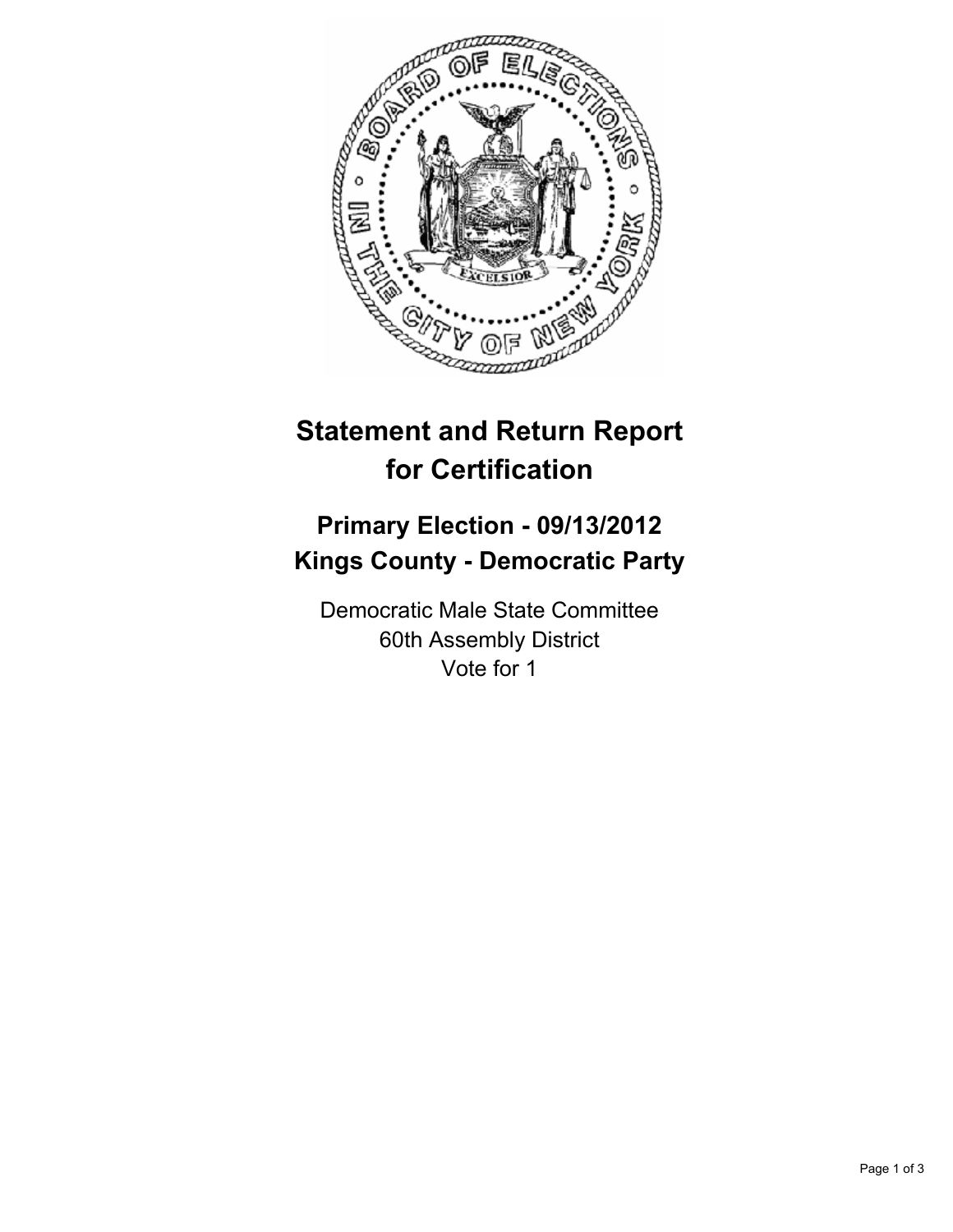

## **Assembly District 60**

| <b>PUBLIC COUNTER</b>                                    | 5,505          |
|----------------------------------------------------------|----------------|
| <b>EMERGENCY</b>                                         | 1              |
| ABSENTEE/MILITARY                                        | 85             |
| <b>FEDERAL</b>                                           | 0              |
| SPECIAL PRESIDENTIAL                                     | $\mathbf{0}$   |
| <b>AFFIDAVIT</b>                                         | 134            |
| <b>Total Ballots</b>                                     | 5,725          |
| Less - Inapplicable Federal/Special Presidential Ballots | 0              |
| <b>Total Applicable Ballots</b>                          | 5,725          |
| <b>KENNY MCLEMORE</b>                                    | 554            |
| <b>CHARLES BARRON</b>                                    | 3,125          |
| <b>EARL L. WILLIAMS</b>                                  | 1,668          |
| CORY PROVOST (WRITE-IN)                                  | 1              |
| SEAN HENRY (WRITE-IN)                                    | 1              |
| UNATTRIBUTABLE WRITE-IN (WRITE-IN)                       | $\overline{2}$ |
| WESLEY B HOPE (WRITE-IN)                                 | 1              |
| <b>Total Votes</b>                                       | 5,352          |
| Unrecorded                                               | 373            |